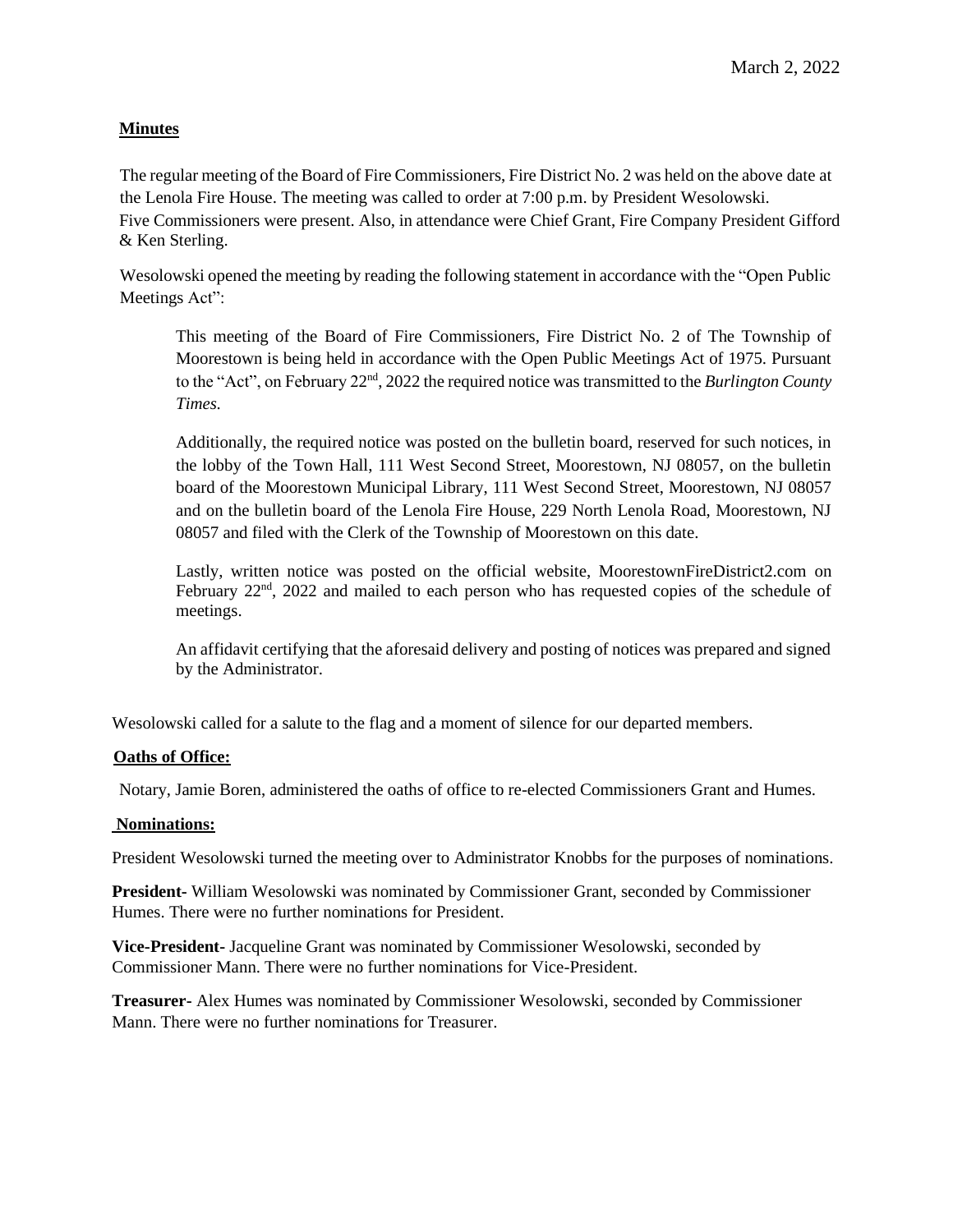**Secretary-** Lawrence Niedermayer was nominated by Commissioner Wesolowski, seconded by Commissioner Mann. There were no further nominations for Secretary.

**1st Assistant Secretary:** Howard Mann was nominated by Commissioner Wesolowski, seconded by Commissioner Grant. There were no further nominations for 1<sup>st</sup> Assistant Secretary.

Administrator Knobbs announced that seeing all positions were uncontested, the Secretary will cast the ballot.

Notary, Jamie Boren administered the Chairman's Oath to William J Wesolowski.

President Wesolowski resumed control over the meeting.

### **Minutes:**

On a motion by Commissioner Grant, seconded by Commissioner Humes, the minutes of the February 2, 2022 meeting were approved 5-0.

## **Chief's Report:**

The Chief's report was filed and available for review in the Commissioners Drop Box. Chief Grant reported that the portable radio batteries that were ordered last year are expected to be delivered in March. The roof ladder that was ordered is due in April, and the hose that was ordered is expected her tomorrow, 3/3/22. And finally, the air conditioning compressor on 3135 will be discussed with the administrator in the May/June time frame.

### **Chief's Assistant**

Chief reported that the written report is in the drop box, he performed his regular duties during the month, and has been working on the gas meters. There is a problem with the sensors. They had been replaced last year. He is in contact with Honeywell to have them replaced under warranty.

#### **Captain's Report:**

The written report is available for review in the drop box. Chief Grant listed the repairs done to apparatus for the month and the total fuel used.

#### **Fire Official's Report:**

The written report is in the drop box. President Wesolowski reviewed the following highlights.

- 1. Provided the inspection totals.
- 2. Penalty totals for the month were provided as well as False Fire Alarm Notices issued.
- 3. Zoning & Planning review totals.

Wesolowski also noted that F.O. Orsini and F.I. DiPaolo were absent due to being at a conference in Atlantic City. Commissioner Grant asked who is going to respond in the event of a fire investigation is needed. Administrator Knobbs stated that Inspector Clancy is available as well as Chris Chesner is also a back up to the Fire Official.

#### **Rental Manager's Report:**

Hall Manager report was in the drop box. President Wesolowski noted that there were 4 new bookings for 2022 and 1 for 2023. He also noted that the plumbing issue was completed and is reported to be working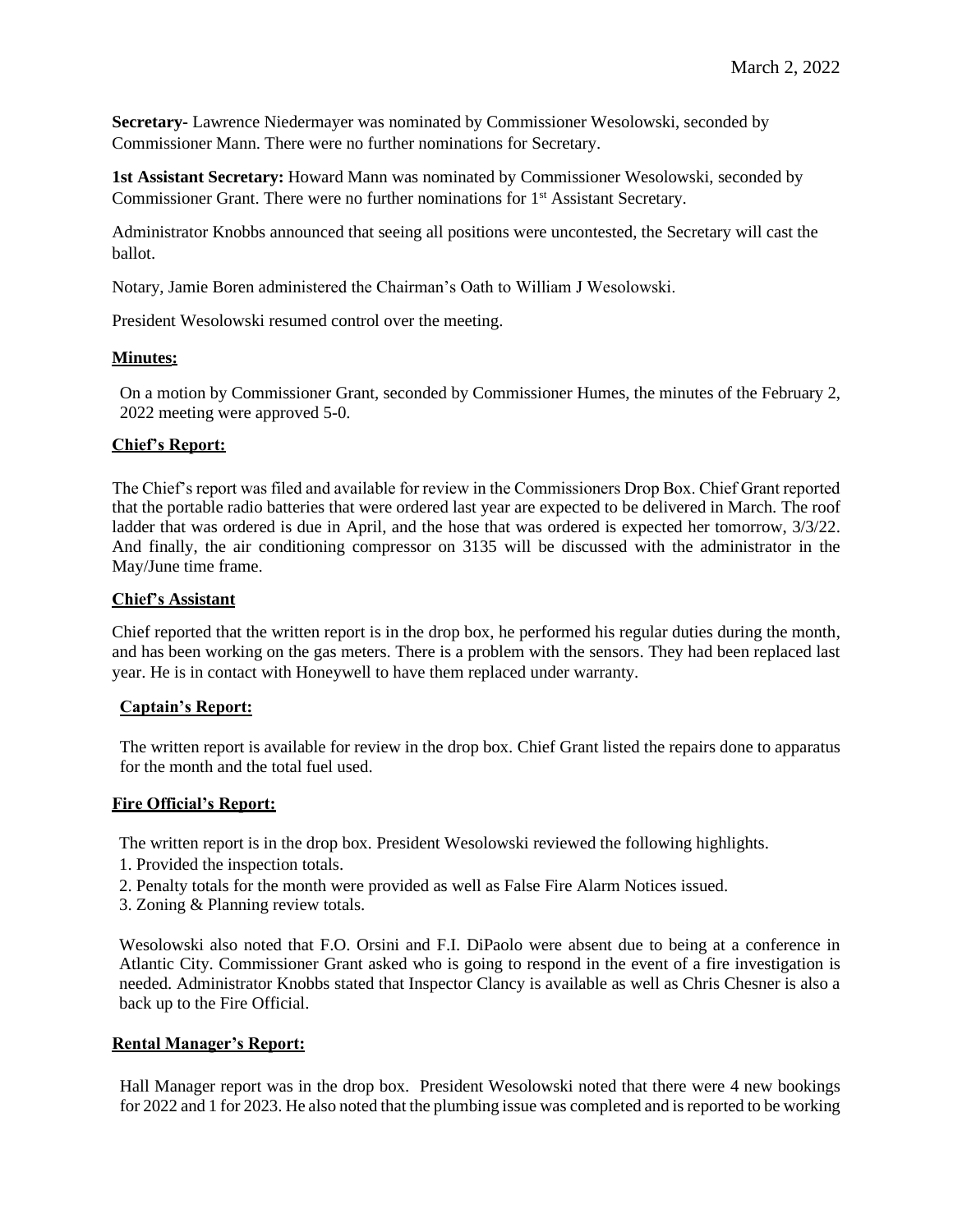with no problems.

## **Squad Report:**

Administrator Knobbs stated that there are three months reports in the drop box.

# **Bills:**

The Statement of Expenditures, listing of bills to be paid in March were provided to the Board members for review prior to the meeting. Administrator Knobbs discussed the bills highlighted on said Statement and reported on bills received after the report was published.

There being no further questions or comments on the bills, a motion by Commissioner Grant, seconded by Commissioner Mann to pay the March bills and any regular bills that come in was approved by the five commissioners present.

**Communications:** Knobbs stated that in the drop box are copies signed and notarized opening statement.

He reviewed the steps taken and posting made to satisfy the statutory requirements of the Open Public Meetings Act.

### **Old Business:**

**Budget/Election:** Administrator Knobbs reported that we have not yet received the "Official" certification of the election results. He noted that the budget and Question both passed. He provided the totals that were available on election night from the machine tapes and the absentee ballots that had been collected as of poll closing time. Knobbs noted that he has sent out the certification of tax levy notices to the Township and County.

**Audit:** Administrator Knobbs stated that the 2020 Audit is still pending due to the delay in receiving the GASB 75 report. He also noted that the 2021 Audit files are being compiled and will be forwarded to the Auditor.

Parking Lot Coating: Administrator Knobbs noted that the repairs to the rear lot are still pending. He stated that we are waiting for a stretch of stable weather to have the repairs completed.

#### **New Business:**

## **Reorganization Resolutions:**

- **1-** *Resolution 2022-05 "Appointing an Auditor, Insurance Broker, Depository of District Funds and the Official Newspaper".* President Wesolowski introduced and read the resolution. On a motion by Commissioner Grant, seconded by Commissioner Mann, the resolution was approved by a roll call vote 5-0.
- **2-** *Resolution 2022-06 "Appointing a Solicitor".* President Wesolowski introduced and read the resolution. On a motion by Commissioner Grant, seconded by Commissioner Mann, the resolution was approved by a roll call vote 5-0.
- **3-** *Resolution 2022-07 "Authorizing the use of a Preferred Vendor to Service Fire Apparatus".*  President Wesolowski introduced and read the resolution. On a motion by Commissioner Grant, seconded by Commissioner Mann, the resolution was approved by a roll call vote 5-0.
- **4-** *Resolution 2022-08 "Appointing Official Website of the District".* President Wesolowski introduced and read the resolution. On a motion by Commissioner Grant, seconded by Commissioner Mann, the resolution was approved by a roll call vote 5-0.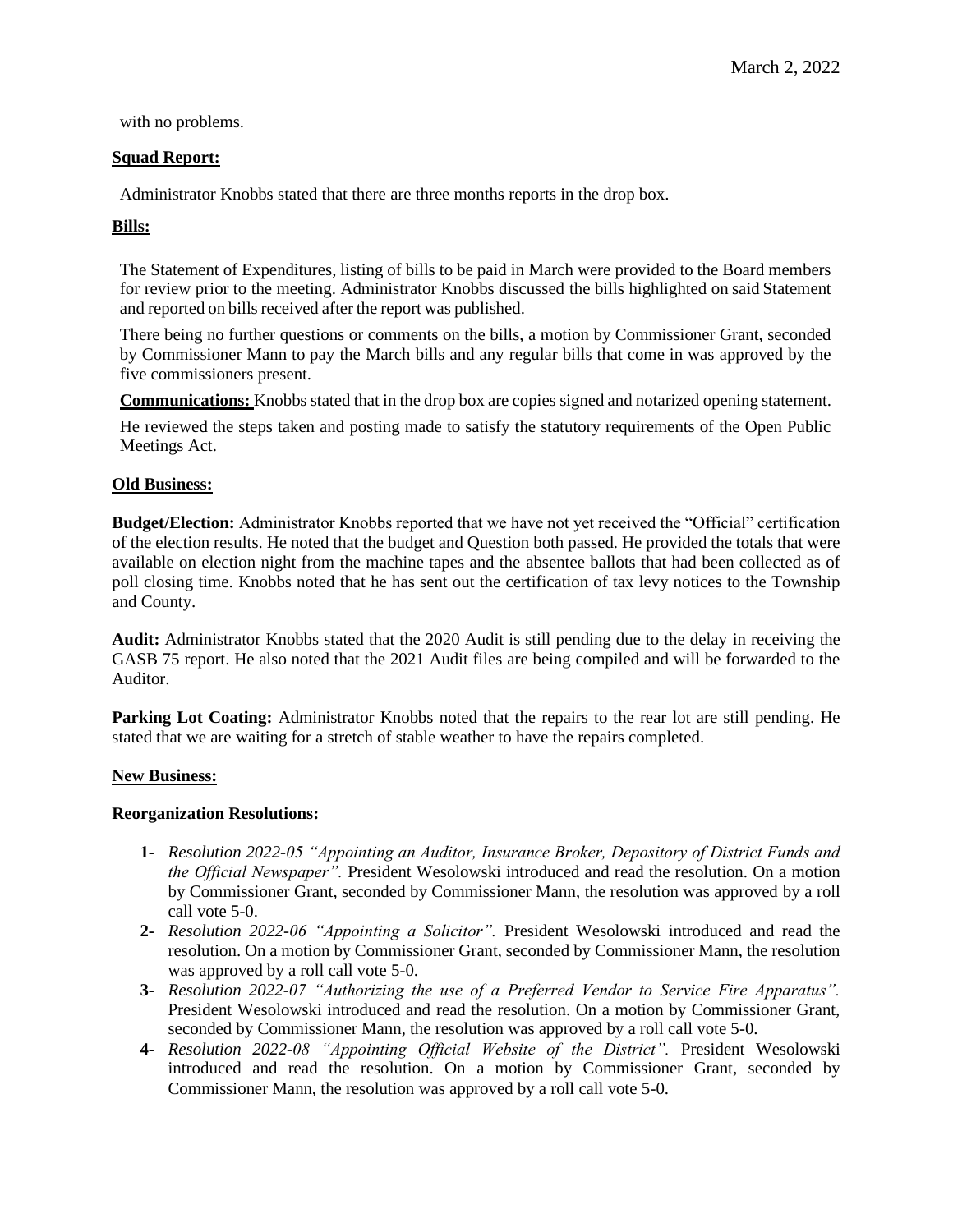**Personnel and Shared Services Committees:** President Wesolowski reviewed the current members of the two committees. On a motion by Commissioner Grant, seconded by Commissioner Humes to reappoint President Wesolowski, Commissioner Mann and Administrator Knobbs to the committees, and was approved by the five commissioners present.

**Buildings & Grounds Liaison:** President Wesolowski stated that the position was held by Commissioner Mann previously. Motion by Commissioner Humes, seconded by Commissioner Niedermayer to Reappoint Commissioner Mann was approved by the five commissioners present.

**Annual Disclosure Forms:** Administrator Knobbs noted that the annual disclosure was due by April 30, 2022. He stated that he is waiting for notification that the forms are available to be completed on-line and he will advise when he is notified of the opening.

**Candidate Sworn Statement:** Administrator Knobbs advised that both Commissioner Grant and Humes have filled out and signed the forms and he will be mailing same to the state.

**Helmets:** President Wesolowski noted that there was a copy of the current NFPA and ANSI requirements for eye wear in the drop box. He also noted that the Fire Company President Jim Gifford was in attendance and he wanted to open the meeting to those in attendance so there was a free-flowing exchange. He started by asking who the chairman of the Helmet Committee was, and Gifford replied "Chief Grant". Wesolowski then asked who the other members of the committee were and Gifford replied "the Line Officers". President Wesolowski asked who wanted to start and Chief Grant stepped up. He pointed to a Helmet on the front table and stated that it was representative of the helmet that they were looking to purchase, minus the Bourke Eye Shields that were on the sample helmet. He stated that the helmet would be ordered with NFPA compliant goggles. President Wesolowski stated that speaking for himself, and he hoped for the board, he wanted to ensure that whatever helmet/eye wear combination was ordered was NFPA and ANSI compliant. Chief Grant stated that the goggles and helmet combination were in fact compliant with both and the non-NFPA compliant Bourke's were not being ordered. He stated that they were on the original quotes that he had received and they were the same price on each of the three quotes. He will get with the administrator to see if new quotes were needed. He stated that he would also need to inquire with the vendor about attachments for the helmets. President Wesolowski then discussed the front shields that were being looked at for purchase. He stated that he was not opposed to change, and he understood that desire by the committee to go to a single "3" on the shield as opposed to "313". He asked the committee to look at having "Lenola" on all of the helmets, officers included. Chief Grant stated that he would take this back to the committee. President Gifford reviewed pictures of front pieces with the commissioners and their reasoning for changing the helmet colors and front piece colors. With no further questions, President Wesolowski asked for a motion to approve the purchase of the helmets not to exceed \$24,000.00. Motion by Commissioner Mann, seconded by Commissioner Humes to purchase the helmets was approved by the five commissioners present.

## **Meeting opened to the public:**

Chief Grant requested the boards help. He stated that they have been using social media to attempt to attract new members without success. He asked the board "to take the lead" on recruitment. He stated that Willingboro spent some money and they got 20 applications after one mailing. He stated that there is a problem getting new members and the same core people are responding to most of the calls. He stated that if something isn't done the next step will be a paid department. When asked what Willingboro did specifically, he stated that he did not know, and he was waiting for information from Chief Nutt from District 1. He would like to pass that information onto the commissioners. He also stated that he would like to see an agenda item each month to specifically address recruitment. Commissioner Grant inquired if District 1 had a program with the high school. Chief responded that their program is through the college